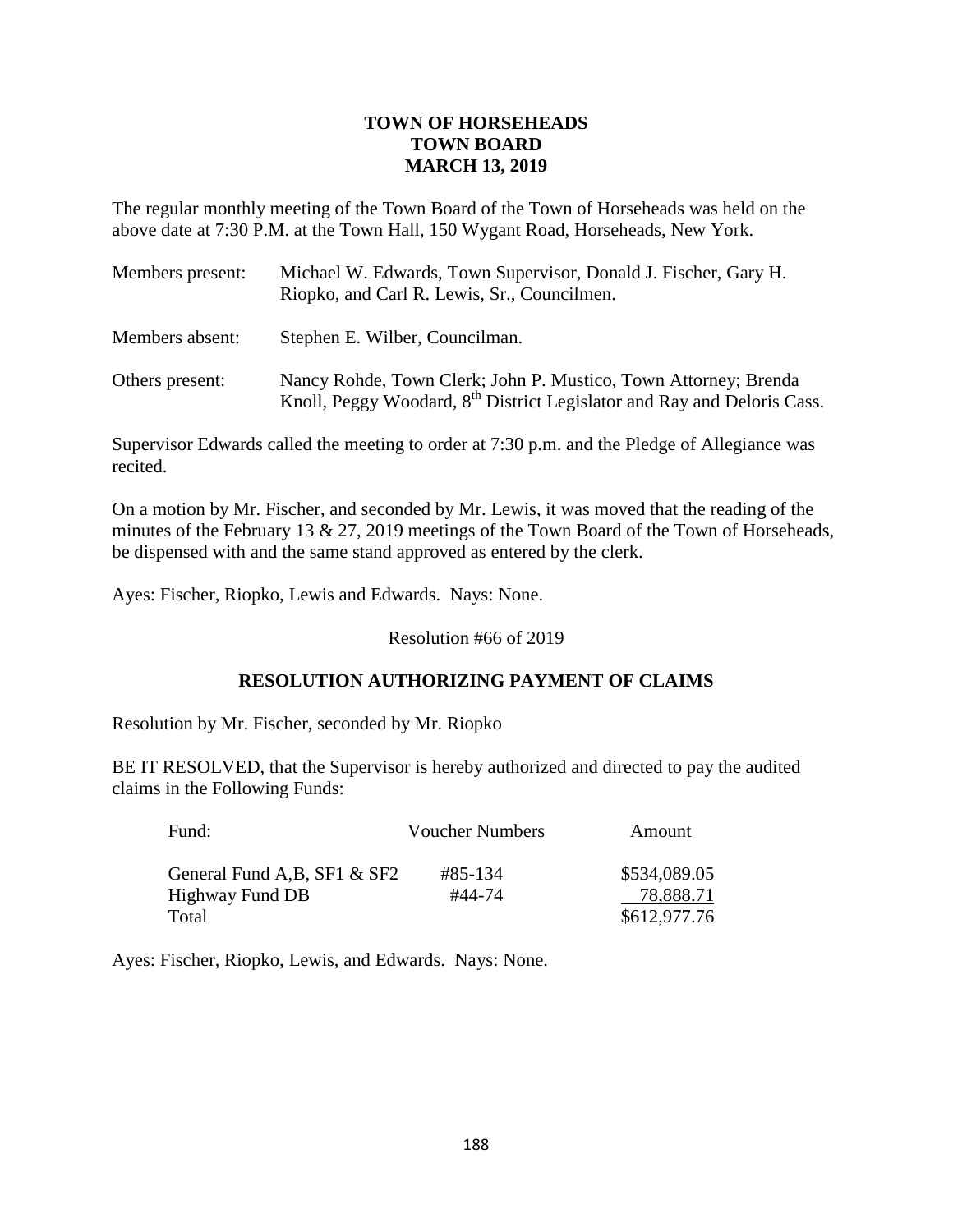#### 03/13/2019 T.B.

### Resolution #67 of 2019

### **REPORTS OF TOWN OFFICERS**

On a motion by Mr. Riopko, and seconded by Mr. Fischer, it was moved that the February, 2019 reports of the Supervisor in the General and Highway Funds, reports of the Town Justices, reports of the Code Enforcement Office, Youth Bureau, Assessor, Highway Superintendent and Town Clerk be received and placed on file.

Ayes: Fischer, Riopko, Lewis, and Edwards. Nays: None.

Correspondence:

- Charter Communications Programming notice of changes  $(02/20 \& 28/2019)$ .
- EHS Support Koppers Pond Monthly Progress Report (March 2019).
- CCIDA NY Horseheads II, LLC Solar Project letter (02/19/2019).
- NYS Real Property Tax Service Norfolk Southern Tentative Roll Ceiling (02/28/2019).
- Chemung Valley Senior Center Thank you letter (02/21/2019).
- Chemung County Soil & Water 2018 Shared Stream Equipment Program Report.

On a motion by Mr. Lewis, and seconded by Mr. Riopko, it was moved that the correspondence be received and placed on file.

Ayes: Fischer, Riopko, Lewis and Edwards. Nays: None.

During the audience participation portion of the meeting, Deloris Cass of 22 Redwing Lane came forward to ask about stop signs that had replaced a lot of yield signs in her neighborhood. Supervisor Edwards explained that they were requested by residents hoping to slow down the traffic in those areas. Mrs. Cass requested that some more of the yield signs have stop signs. Supervisor Edwards asked her to submit the streets to the Highway Superintendent.

Next, Brenda Knoll of 181 Hemlock Street came forward to ask about the Mega Residential Electricity Program going into the Town. Supervisor Edwards explained that they are moving forward with this and have recently sought bids. They are anticipating this happening by the first of July.

The discussion and possible action regarding dedication of the drainage basin located at Gardner Road and St. Andrews Drive was tabled at this time.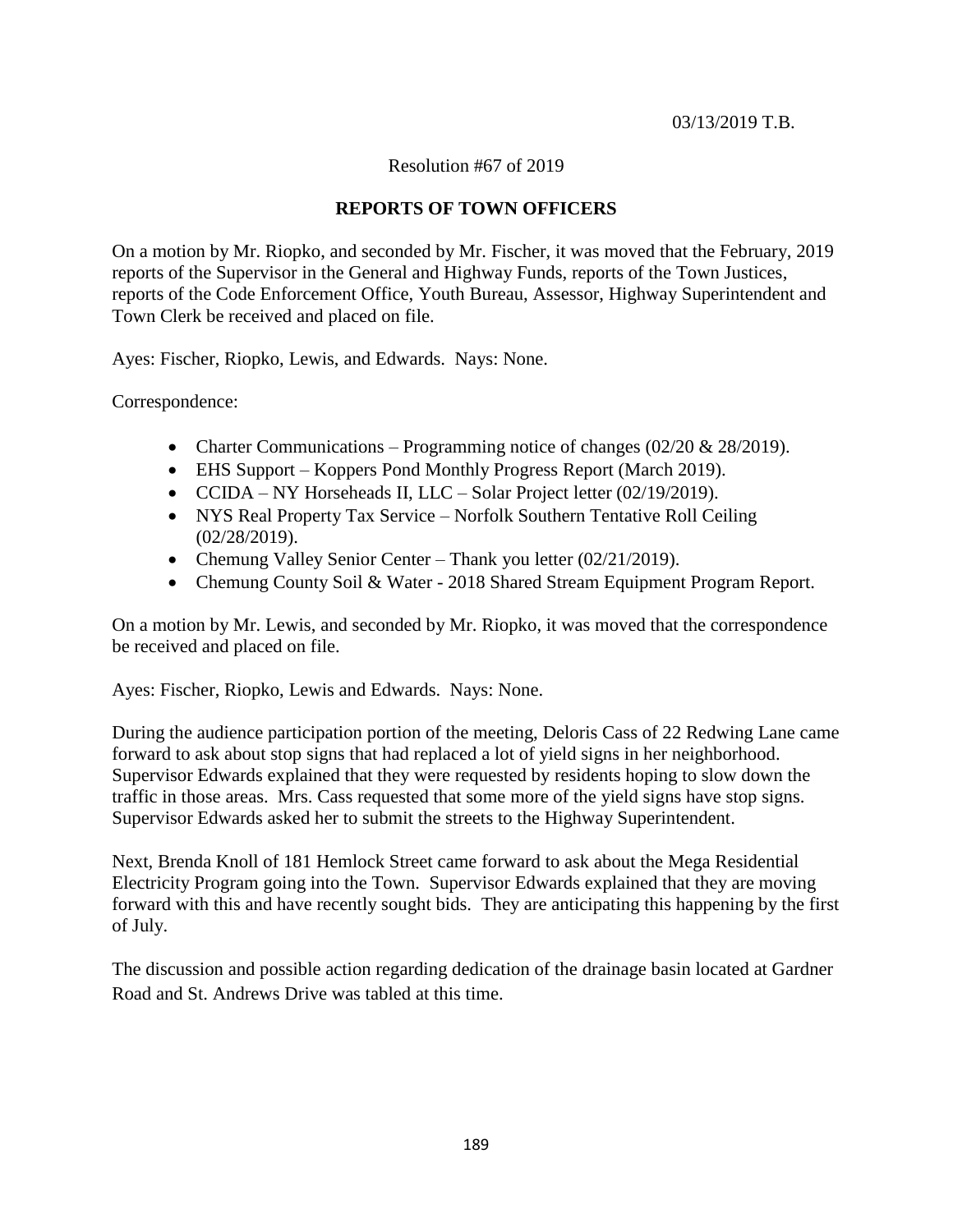Resolution #68 of 2018

# **CONFERENCE ATTENDANCE REQUEST CODE ENFORECEMENT OFFICER**

Resolution by Mr. Lewis, seconded by Mr. Fischer

BE IT RESOLVED, that the Code Enforcement Office be hereby authorized to attend the Advance Building Science Series at the Emergency Management Institute in Emmitsburg, Maryland on May 13-16, 2019.

Ayes: Fischer, Riopko, Lewis and Edwards. Nays: None.

At this portion of the meeting a motion was made by Mr. Fischer, and seconded by Mr. Riopko to add the following to the agenda:

Ayes: Fischer, Riopko, Lewis and Edwards. Nays: None.

Resolution #69 of 2019

## **RESOLUTION AUTHORIZING PAYMENT OF SETTLEMENT REFUND OF TAX CERTORARI FOR PREMISES KNOWN AS 201 OAKWOOD AVE OF OAKWOOD AVE, LLC FOR TAX YEAR 2017**

WHEREAS, a Petition and Notice to Review the Assessment for taxation for the tax year 2017- 2018 of the real estate of the above-named petitioner (the "Petitioner") in the Village of Horseheads, Town of Horseheads, County of Chemung, State of New York (the "Town"), Tax Map No. 79.05-5-41 (the "Property"), was duly served upon the Board of Assessment Review and Assessor of the [City/Village/Town] (the "Respondents"), and

WHEREAS, the Respondents and said property owner entered into an agreement and stipulation of compromise and settlement of their differences, and

WHEREAS, the Town Board has duly considered the same.

NOW, THEREFORE, BE IT RESOLVED the Town Supervisor is hereby directed to pay to the petitioner the sum of \$412.69 in full settlement of certiorari proceeding, and be it further

RESOLVED, This Resolution shall take effect immediately.

Ayes: Fischer, Riopko, Lewis and Edwards. Nays: None.